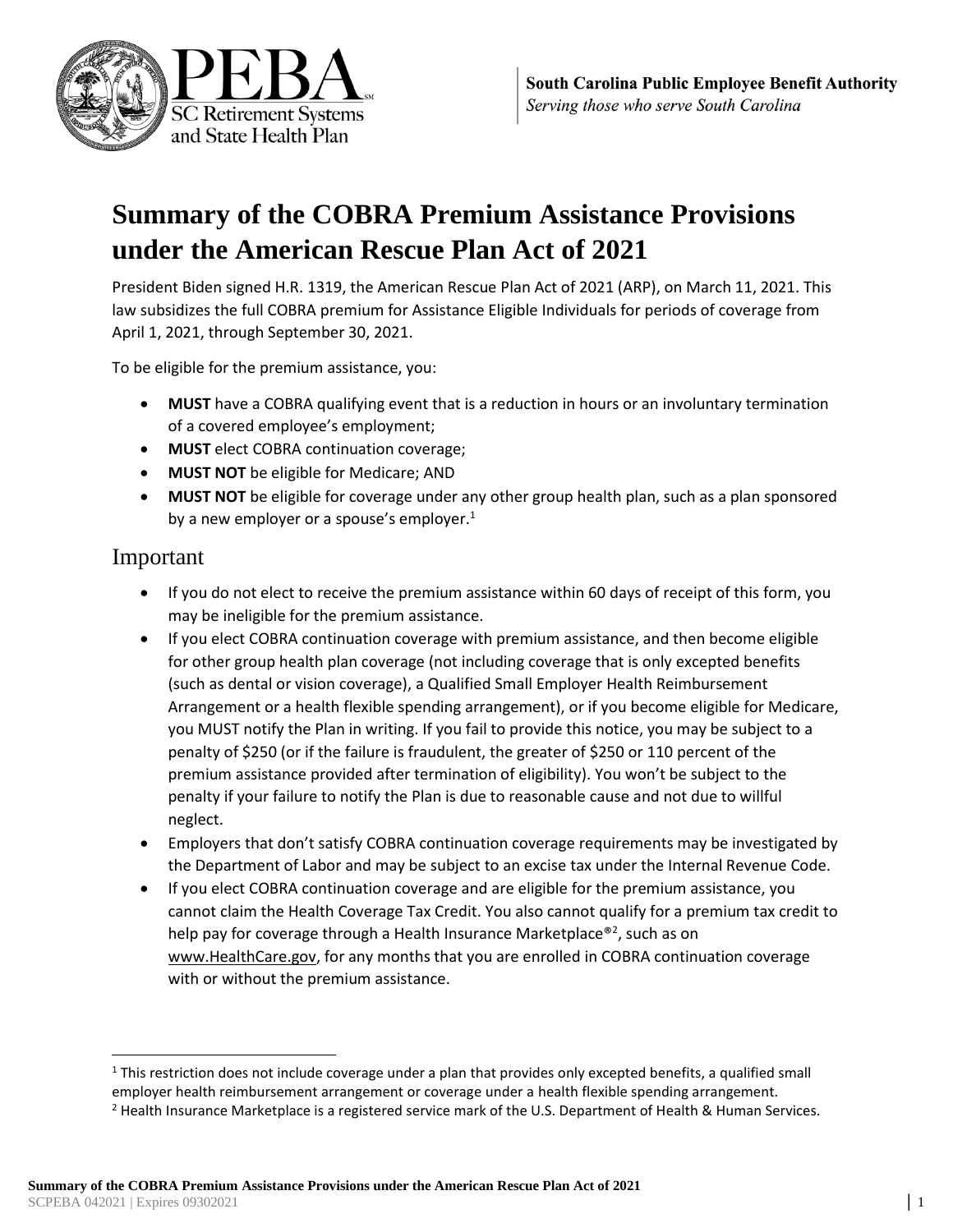For general information on your Plan's COBRA continuation coverage, contact PEBA's Customer Service at 803.737.6800 or 888.260.9430, or 202 Arbor Lake Drive, Columbia, SC 29223.

For specific information on your Plan's administration of the ARP premium assistance or to notify the Plan of your ineligibility to receive premium assistance, contact PEBA's Customer Service at 803.737.6800 or 888.260.9430, or 202 Arbor Lake Drive, Columbia, SC 29223.

For more information regarding ARP premium assistance and eligibility questions, visit www.dol.gov/cobra-subsidy or contact the Department of Labor at www.askebsa.dol.gov or 866.444.EBSA (3272).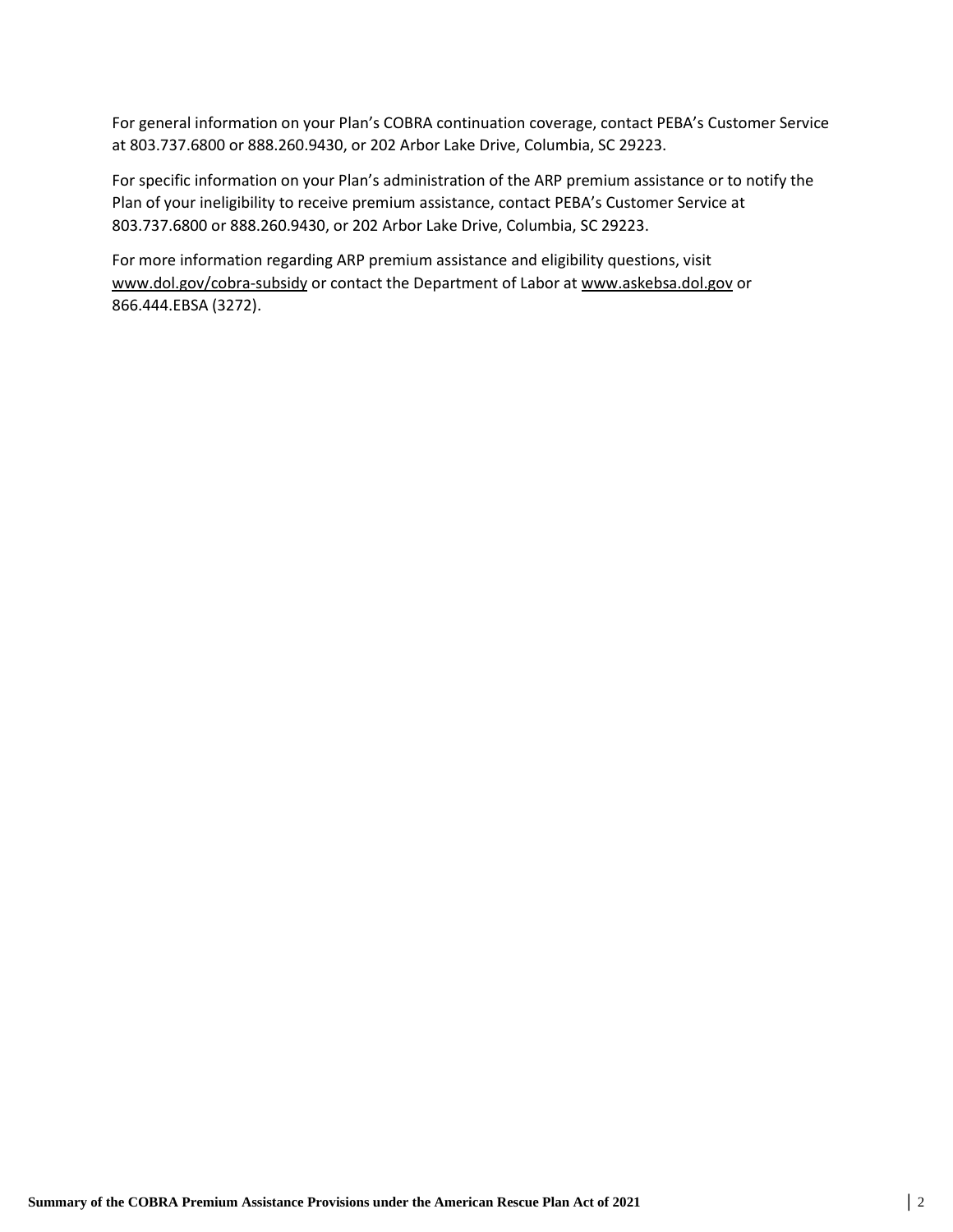To apply for ARP Premium Assistance, if you are already enrolled in COBRA or have not yet elected COBRA continuation coverage, complete this *Request for Treatment as an Assistance Eligible Individual* form and return it to your former employer. Your former employer must verify your eligibility for the premium assistance. If you are eligible, they will assist you with completing a *COBRA Notice of Election* and submitting it to PEBA. If you do not complete this verification form and return it to your former employer within 60 days of receipt, you may be unable to receive the premium assistance.

You may also want to read the important information about the rules for premium assistance included in the *Summary of the COBRA Premium Assistance Provisions Under the American Rescue Plan Act of 2021*.

| Select your plan:                         | <b>REQUEST FOR TREATMENT AS AN ASSISTANCE</b> | S.C PEBA                                   |
|-------------------------------------------|-----------------------------------------------|--------------------------------------------|
| l State Health Plan<br>$\Box$ MUSC Plan . | <b>ELIGIBLE INDIVIDUAL</b>                    | 202 Arbor Lake Drive<br>Columbia, SC 29223 |

**PERSONAL INFORMATION**

Name and mailing address of employee (list any dependents on the back of this form)

Telephone number

Email address

#### **To qualify, you must be able to check 'Yes' for all statements.**

| 1. The qualifying event was a loss of employment that was involuntary or a reduction in hours.                                                                                          | $\Box$ Yes $\Box$ No |
|-----------------------------------------------------------------------------------------------------------------------------------------------------------------------------------------|----------------------|
| 2. I elected (or am electing) COBRA continuation coverage.                                                                                                                              | $\Box$ Yes $\Box$ No |
| 3. I am NOT eligible for other group health plan coverage (or I was not eligible for other group health plan coverage<br>during the period for which I am claiming premium assistance). | $\Box$ Yes $\Box$ No |
| 4. I am NOT eligible for Medicare (or I was not eligible for Medicare during the period for which I am claiming premium<br>assistance).                                                 | □ Yes □ No           |

I make an election to exercise my right to ARP premium assistance and attest that I meet the requirements for treatment as an Assistance Eligible Individual. To the best of my knowledge and belief all of the answers I have provided on this form are true and correct.

Signature: \_\_\_\_\_\_\_\_\_\_\_\_\_\_\_\_\_\_\_\_\_\_\_\_\_\_\_\_\_\_\_\_\_\_\_\_\_\_\_\_\_\_\_\_\_\_\_\_\_\_\_\_\_\_\_ Date: \_\_\_\_\_\_\_\_\_\_\_\_\_\_\_\_\_\_\_\_\_\_\_\_\_\_\_\_\_\_\_\_\_\_\_\_\_\_

Print name: \_\_\_\_\_\_\_\_\_\_\_\_\_\_\_\_\_\_\_\_\_\_\_\_\_\_\_\_\_\_\_\_\_\_\_\_\_\_\_\_\_\_\_\_\_\_\_\_\_\_\_\_\_ Relationship to employee: \_\_\_\_\_\_\_\_\_\_\_\_\_\_\_\_\_\_\_\_\_\_\_

| <b>FOR EMPLOYER USE ONLY</b>                                                                                                                                                                                                   |  |
|--------------------------------------------------------------------------------------------------------------------------------------------------------------------------------------------------------------------------------|--|
| This request is: $\Box$ Approved $\Box$ Denied Specify reason in #3 below and return a copy of this form to the applicant.<br>REASON FOR DENIAL OF TREATMENT AS AN ASSISTANCE ELIGIBLE INDIVIDUAL                              |  |
| 1. Loss of employment was voluntary.                                                                                                                                                                                           |  |
| 2. Individual did not experience a reduction in hours.                                                                                                                                                                         |  |
| 3. Individual did not elect COBRA coverage.                                                                                                                                                                                    |  |
| 4. Other (please explain)                                                                                                                                                                                                      |  |
| Date: Date: The Contract of the Contract of the Contract of the Contract of the Contract of the Contract of the Contract of the Contract of the Contract of the Contract of the Contract of the Contract of the Contract of th |  |
| Print name: _________________                                                                                                                                                                                                  |  |
| Email address: Email and the state of the state of the state of the state of the state of the state of the state of the state of the state of the state of the state of the state of the state of the state of the state of th |  |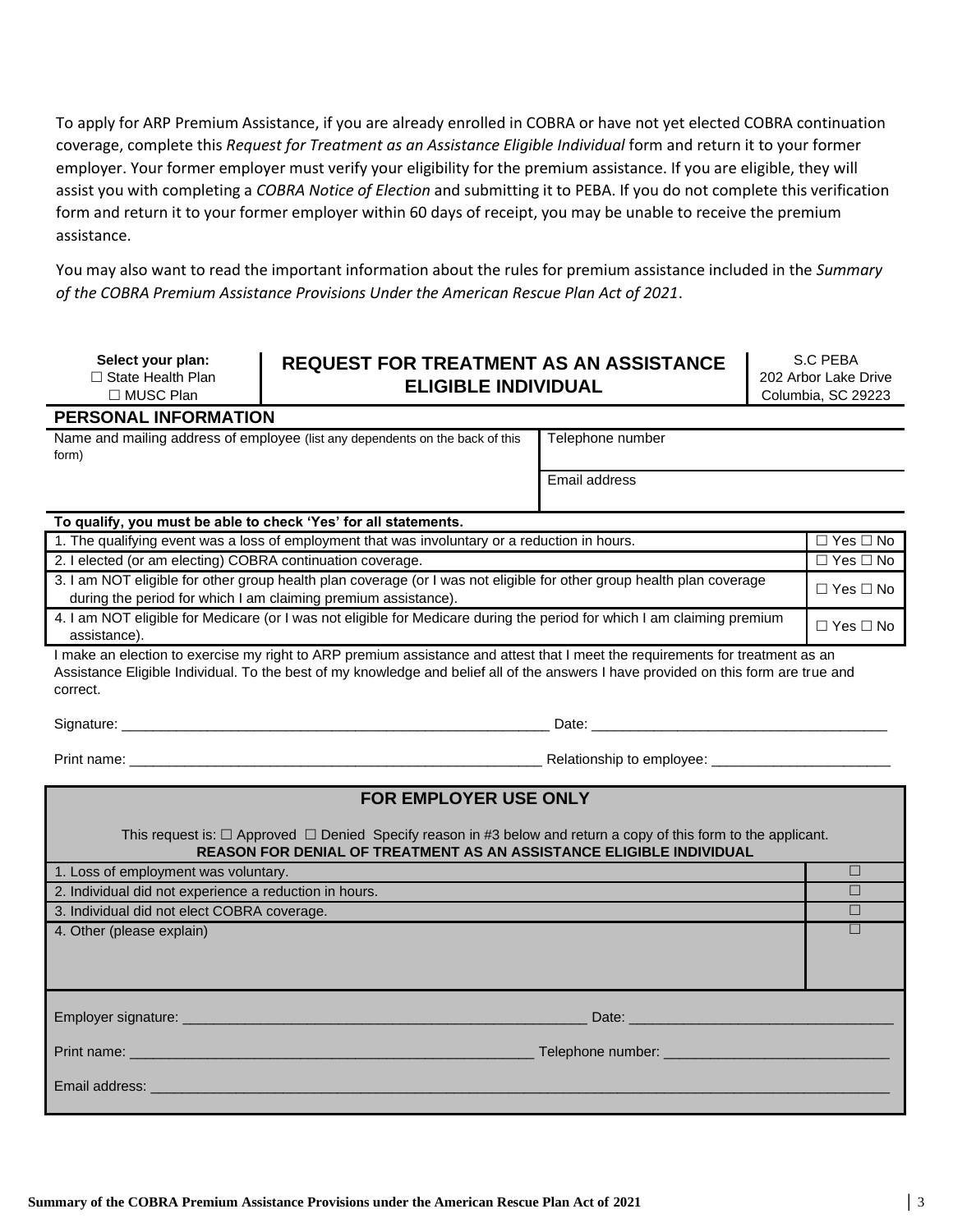For Further Assistance, you may contact the Department of Labor's Employee Benefits Administration at 866.444.3272 or online at www.askebsa.dol.gov/WebIntake.

### **DEPENDENT INFORMATION** (Parent or guardian should sign for minor children.)

| 1. I elected (or am electing) COBRA continuation coverage.                                                                                                                         | $\Box$ Yes $\Box$ No |
|------------------------------------------------------------------------------------------------------------------------------------------------------------------------------------|----------------------|
| 2. I am NOT eligible for other group health plan coverage.                                                                                                                         | $\Box$ Yes $\Box$ No |
| 3. I am NOT eligible for Medicare.                                                                                                                                                 | $\Box$ Yes $\Box$ No |
| 4. The qualifying event was an involuntary termination or a reduction in hours.                                                                                                    | $\Box$ Yes $\Box$ No |
| I make an election to exercise my right to ARP premium assistance. To the best of my knowledge and belief all of the answers I have<br>provided on this form are true and correct. |                      |
|                                                                                                                                                                                    |                      |
|                                                                                                                                                                                    |                      |
|                                                                                                                                                                                    |                      |
|                                                                                                                                                                                    |                      |
| 1. I elected (or am electing) COBRA continuation coverage.                                                                                                                         | $\Box$ Yes $\Box$ No |
| 2. I am NOT eligible for other group health plan coverage.                                                                                                                         | $\Box$ Yes $\Box$ No |
| 3. I am NOT eligible for Medicare.                                                                                                                                                 | $\Box$ Yes $\Box$ No |
| 4. The qualifying event was an involuntary termination or a reduction in hours.                                                                                                    | $\Box$ Yes $\Box$ No |
| I make an election to exercise my right to ARP premium assistance. To the best of my knowledge and belief all of the answers I have<br>provided on this form are true and correct. |                      |
|                                                                                                                                                                                    |                      |
|                                                                                                                                                                                    |                      |
|                                                                                                                                                                                    |                      |
|                                                                                                                                                                                    |                      |
| 1. I elected (or am electing) COBRA continuation coverage.                                                                                                                         | $\Box$ Yes $\Box$ No |
| 2. I am NOT eligible for other group health plan coverage.                                                                                                                         | $\Box$ Yes $\Box$ No |
| 3. I am NOT eligible for Medicare.                                                                                                                                                 | $\Box$ Yes $\Box$ No |
| 4. The qualifying event was an involuntary termination or a reduction in hours.                                                                                                    | $\Box$ Yes $\Box$ No |
| I make an election to exercise my right to ARP premium assistance. To the best of my knowledge and belief all of the answers I have<br>provided on this form are true and correct. |                      |
|                                                                                                                                                                                    |                      |
|                                                                                                                                                                                    |                      |